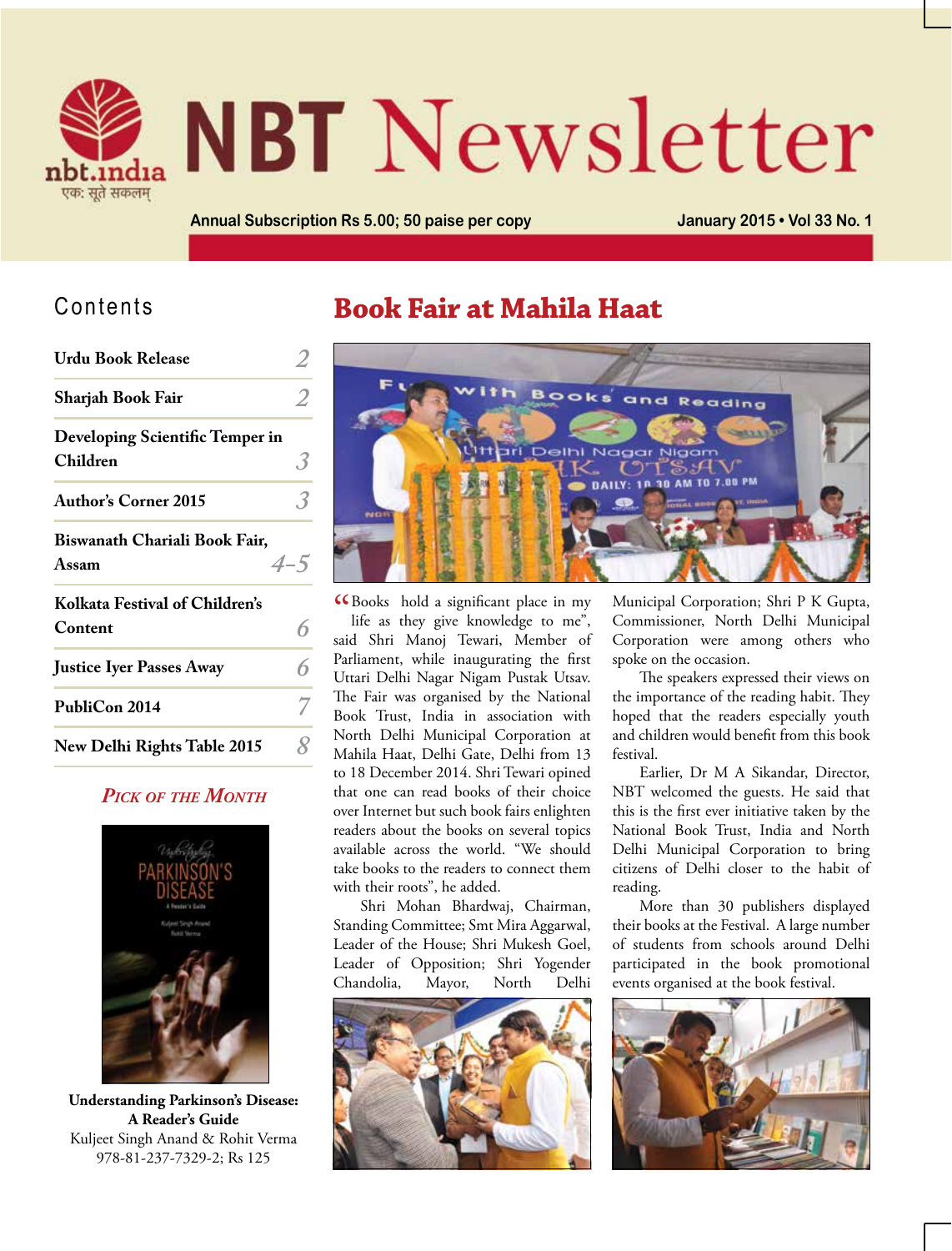#### **Urdu Book Release**

A book release function was<br>
organised by the National<br>
Phil Times Lines 200 March 1 Book Trust, India on 20 November 2014 at the NBT headquarters in Vasant Kunj, New Delhi.

The Urdu translation of the work in Hindi titled *Rajendra Yadav: Select Stories*, published by the NBT was released by Prof. Manager Pandey, eminent critic. Ms Rachna Yadav, daughter of Rajendra Yadav, was also present on the occasion. Shri Pandey was

of the opinion that a great writer is one who has the courage to present the reality and truth about the society. "There are four such authors in Hindi and Urdu—Sadat Hassan Manto, Ismat Chugtai, Krishna Sobti and Rajendra Yadav," he said. Prof Pandey also reflected on the four facets of



### **Sharjah Book Fair**

The 33 Sharjah International<br>Book Fair (SIBF) was  $(SIBF)$ inaugurated on 5 November 2014 by Sheikh Dr Sultan Bin Muhammad Al Khasimi, a scholar and ruler of Sharjah. The 11 day long Fair was preceded by a two-day professional meeting of Publishers and Rights agents from across the globe.

SIBF has grown as one of the important book events in the world, with a good participation from India and other South Asian

countries, Europe and USA. About 1260 publishers participated from around 60 countries.

Mr T.P. Sitaram, Indian Ambassador to UAE, inaugurated the India Pavilion, put up by the National Book Trust, India. Dr M.K. Muneer, Minister for Panchayati Raj, Government of Kerala was also present



Rajendra Yadav, they being, a story writer, a novelist, a journalist, and a rebel thinker.

Speaking on the occasion, Prof Ibne Kanwal, Head, Department of Urdu at the University of Delhi, said that Rajendra Yadav was an institution in himself; taught people the art of writing, and saved the cause of Hindi literature. Prof Kanwal also spoke at length on the method of translation.

Prof Anwar Pasha, JNU, while discussing Rajendra Yadav's contribution to Hindi literature said that he put language and literature in the midst of deliberations, as well as brought out the

women and dalit writings from the margin to the forefront.

Presenting his views, Shri Musharaf Alam Zauqi, wellknown story writer, called Rajendra Yadav a strong pillar shouldering Hindi and Urdu writings on each side. Dr Irshad Niyazi, the translator of the book into Urdu, talked about the various aspects of translation, being a challenging task.

Earlier, Dr M.A. Sikandar,

Director, NBT welcomed the guests and the audience and informed that NBT's books in Hindi and Urdu are popular among the readers and are sold more than other languages.

The programme was coordinated by Dr Shams Iqbal, Urdu editor, NBT.



diplomats, authors, scholars and students.

Public lectures of authors like Dan Brown, Shashi Tharoor, Amish Tripathi, Chetan Bhagat, Shiv Khera, Shashi Kumar, and Amitava Ghosh, etc. drew huge crowds. Malayalam writers and film personalities like Sethu, M.P. Veerendra Kumar, Perumpadavam Shreedharan, Akbar Kakkattil, Boban Kunchakko, K.G. Sankara Pillai, M.K. Muneer, Vanidas Elayavoor, Manju Warrier, P.P.

Ramachandran, K.R Meera, Prabha Varma, P.K. Parakkadavu, Kureeppuzha Sreekumar, V. Madhusoodanan Nair, Lakshmi Nair and Alankode Leelakrishnan etc. also drew large audience.

Shri Rubin D'Cruz, Malayalam editor and Shri Mayank Surolia, Assistant Director represented NBT at the Fair.

on the occasion. The maximum number of participants were from India, nearly 100 publishers; most of them from Kerala. The Indian community in the UAE and GCC countries visited in large numbers and made the Fair a popular festival.

The NBT stall at the Fair attracted hundreds of visitors and book lovers. These included the influential Indian diaspora,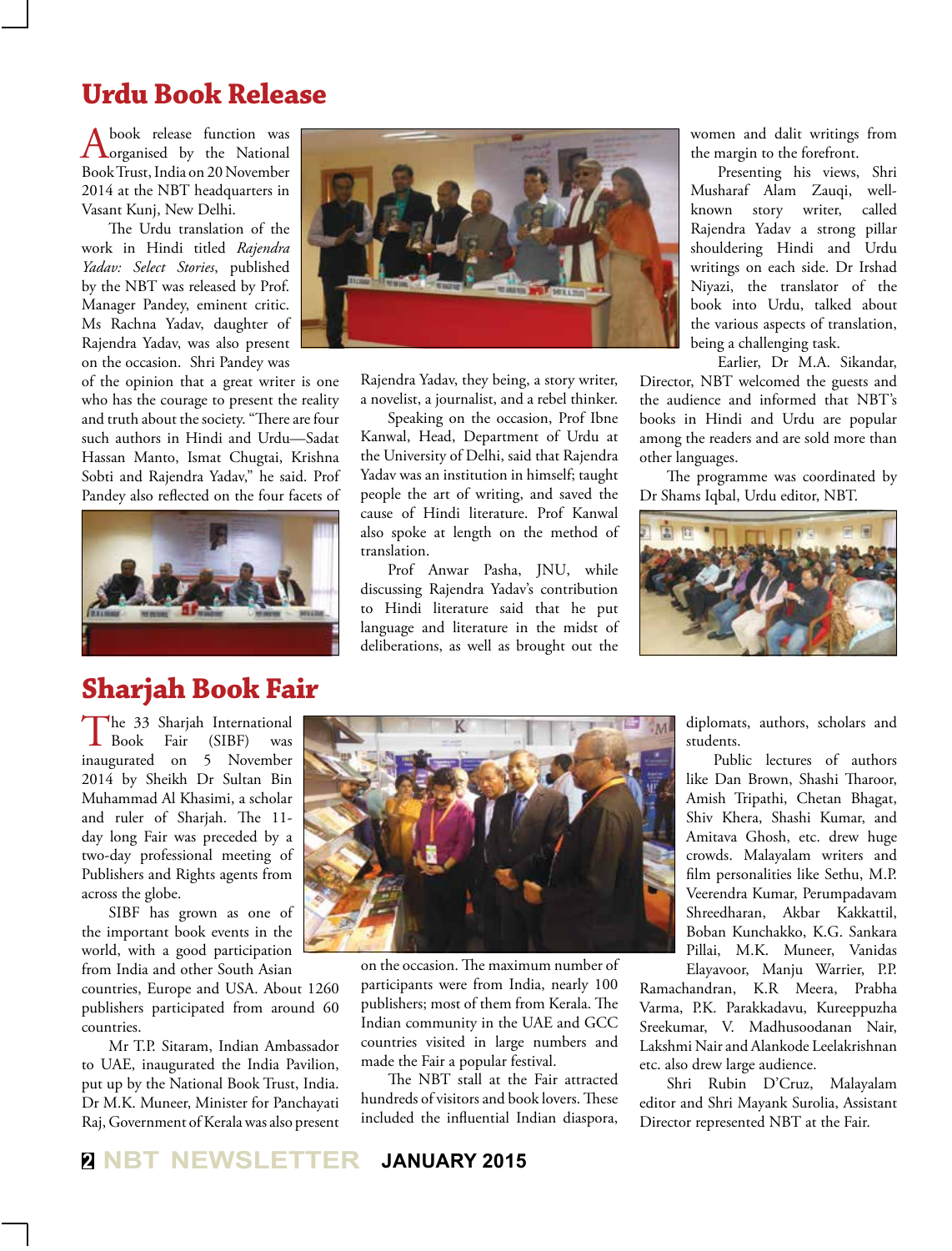### **Developing Scientific Temper in Children**

n the occasion of the 88th<br>birthday of Prof. Yash birthday of Prof. Pal, one of the icons of science communications in the country, National Centre for Children's Literature (NCCL) of National Book Trust, India organised an interface with Prof. Yash Pal on the topic 'Developing Scientific Temper in Children' at NBT Conference Room, Vasant Kunj, New Delhi on 26 November 2014. The programme began with an invocation song by the students

of the Akshay Pratishthan and a welcome address by Dr M A Sikandar, Director, NBT India.

Deliberating on the occasion, Prof. Yash Pal observed that, "we often talk



## **Author's Corner 2015**

**D**uring the annual New Delhi World<br>Book Fair, the National Book Trust, India organizes a unique programme, called the Author's Corners and Lekhak Manch.These are exclusive spaces designed by the NBT, India within the Fair venue to provide a platform to the authors where they can interact with the visitors and their readers, and share their experiences, literary journey, talk about their books and much more.





about developing scientific temper in children but I feel that we, the grownups should learn from children. I learn scientific temper from children," he said. Prof. Yash Pal observed that scientific temper is behavioral than theoretical. He said, "Children use their faculties in everyday life which shows that they have scientific temper. He also felt that curiosity is important as it develops scientific temper among children. Therefore, they should be encouraged to ask questions." He added that the scientific temper does not come from teaching and suggested

Events in Author's Corners will take place throughout the Fair, i.e. from 14 to 22 February 2015, and from 12:00 noon to 7:00 pm for a duration of 60 minutes for each author. NBT India does not charge any fee for providing space and time slot in the Authors' Corner.

Some eminent authors who have graced the Author's Corners are Ruskin Bond, Dr Karan Singh, Vikas Swarup, Paro Anand, Prof. Mushirul Hasan, Deepti Naval, Friederike Barakat, Christopher C



children present on the occasion to observe things around them, ask questions and try to find out the answers themselves.

While introducing the theme, Dr Shekhar Sarkar from Consortium Octet said developing scientific temper among children is very important as it helps children to think, visualize things and turn them into reality.

Participants, especially children present on the occasion, also interacted with Prof. Yash Pal

and asked him several questions related to the topic. Ms Surekha Sachdeva from NCCL offered vote of thanks. Shri Manas Ranjan Mahapatra, Editor (NCCL), NBT, coordinated the programme.



Doyle, Joginder Singh, Ravi Venkatesan, Vineet Nayar, Vesna Jacob, and many more.

Some of the eminent writers who participated at the Lekhak Manch include Namwar Singh, Manager Pandey, Kedarnath Singh, Ravinder Kalia, Prem Janmejay, Neelesh Misra, Irshad Kamil, Ashok Vajpayee, Purushottam Agarwal, Vartika Nanda, Sher Jung Garg, Mamta Kalia among others.



**JANUARY 2015 NBT NEWSLETTER <sup>3</sup>**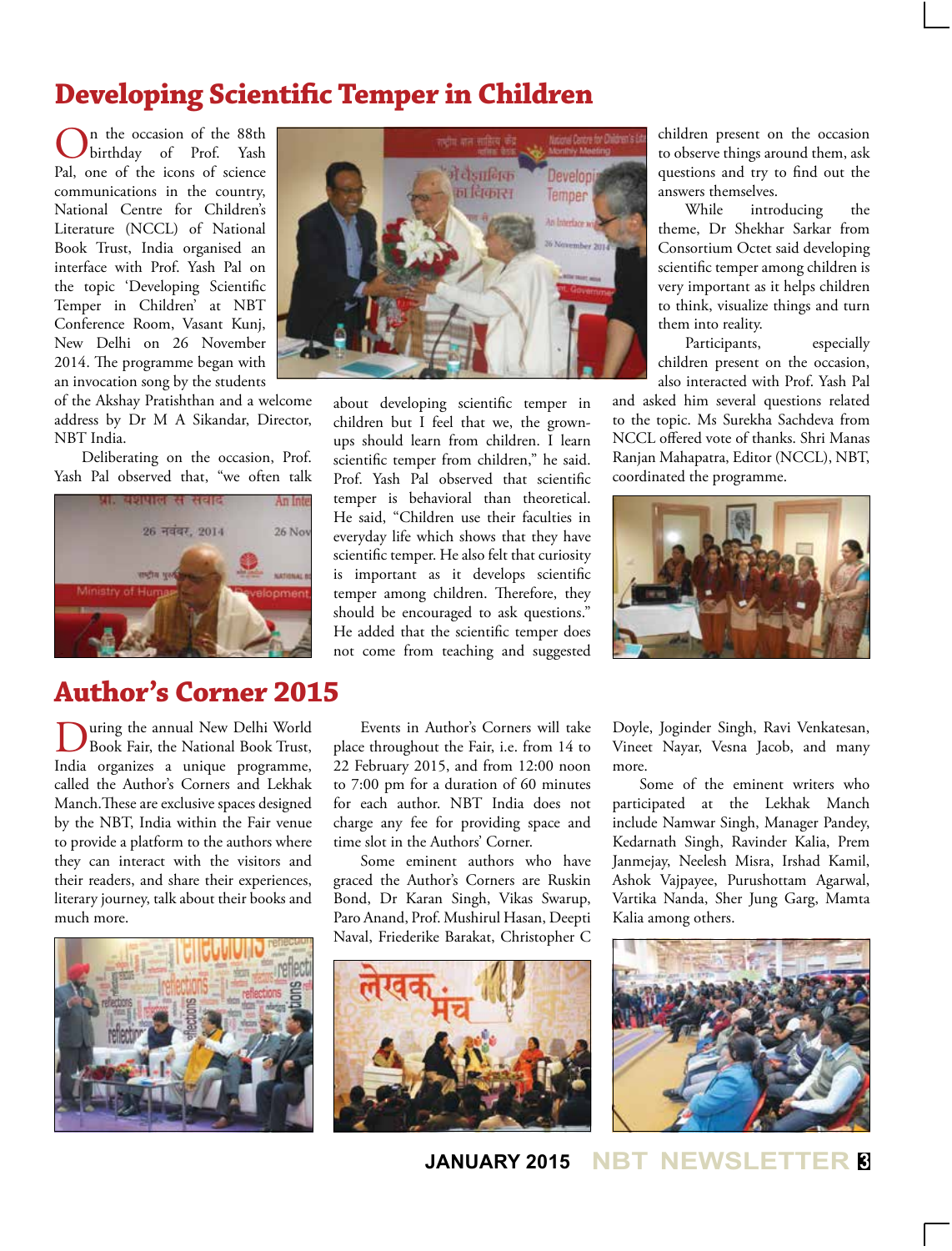

Tational Book Trust, India, in association with Biswanath Subdivisional Administration and All Assam Publishers and Book Sellers Association, organized the Biswanath Chariali Book Fair from 11 to 19 October 2014 at Deshpran Lakshmidhar Sarmah Kshetra, Biswanath Chariali, Assam. More than



100 stalls of publishers and booksellers from Assam, Tripura, Delhi, Gurgaon, Kolkata and Pune attracted a large number of visitors.

The Fair began with a colourful Book March by children from around 30 educational institutions on 11 October 2014. Shri Prabin Hazarika, MLA from Biswanath constituency, flagged off the Book March. In his address, he thanked NBT for organizing the first ever national level book fair at Biswanath Chariali.

The Fair was formally inaugurated by Dr Mukunda Rajbongshi, an eminent educationist and former Resident Editor of the leading Asamiya daily *Amar Asom*. Quoting Francis Bacon, he said, "Some books are to be seen, some books are to be read, and some books are to be read and





digested." He urged students to examine, observe and analyse before accepting any truth. Guests of Honour Shri Prabin Hazarika and Shri Pallav Gopal Jha, IAS, SDO (Civil), Biswanath Sub-division also spoke on the occasion. The inaugural function began with the rendition of the traditional Gayan Bayan, an Assamese



devotional orchestra by Bhaben Barua and his team.

The Fair witnessed a number of literary programmes, competitions for children as well as cultural performances by school children based on books, reading, folktales and literature. Besides, every evening was dedicated to the memory of an important personality of Biswanath Chariali. The personalities included Lakshmidhar Sarmah, Kamalakanta Bhattacharya, Cheniram Das, Mokshada Devi, Tileswari Das, Navin Bhattacharya, Dinanath Sarma, Pranab Aggarwala and Bhadrakanta Saikia.

Enthusiastic school children from in and around Biswanath Chariali took part in various competitions like *Ramdhenur Rang* (Sit and Draw Competition), *Dipta* 



#### **Biswanath Chariali**





*Kantha* (Recitation Competition), *Moinar Manan* (Essay Competition), *Aaitar Kolat Bohi* (Story telling competition), *Suddha Paath* (Reading competition), *Ratna Sandhan* (Treasure Hunt Competition) and Quiz Competition on books.

While moderating a Panel Discussion on 'Literary Heritage of Bezbaroa: An Appraisal of Contemporary Asamiya Short Stories', Dr Pranab Jyoti Deka, eminent short story writer lamented the general apathy for Asamiya short stories among publishers all over the country. He also urged young short story writers to pay more attention to technical details to make their stories acceptable to readers across cultures. The other two panelists Shri Sibanabda Kakaty and Shri Apu Bhardwaj spoke on length the unique



**<sup>4</sup> NBT NEWSLETTER JANUARY 2015**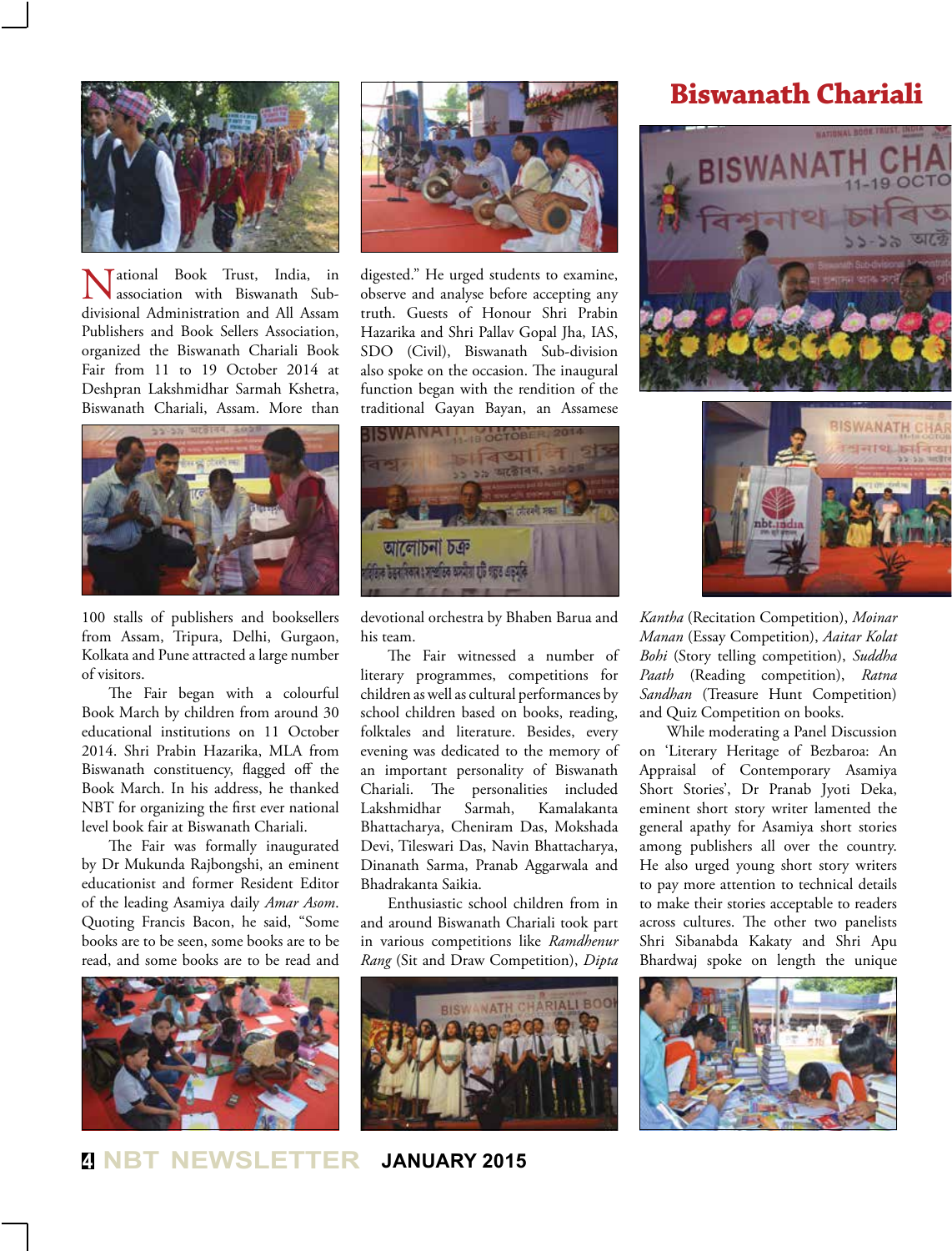#### **Book Fair, Assam**





contribution of Lakshminath Bezbaroa in shaping the contours of Asamiya short stories and provided a critical analysis of the contemporary Asamiya short stories.

A poets' meet entitled 'These Words of Mine' (Borrowed from the title of a famous poem of Hiren Bhattacharya) was held. Nilim Kumar, Prem Narayan Nath, Atanu Bhattacharya, Aji Gogoi, Suresh Ranjan Gaduka, Kabita Karmakar, Meghali Hazarika Kakati, Rousanaara Begum, Chandra Luitel, Dilip Kumar Bhattacharya, Bhabesh Mishra, Anil Hazarika, Dhruvajyoti Das, Bharatjyoti Borthakur, Indra Prasad Saikia, Jaya Malakar, Diptiman Borthakur and Ajit Hazarika recited their poems in the meet.

Amid huge applause Prof. Purneswar Nath, eminent writer and critic, in his





inimitable witty style, took the audience down the memory lane when he described how he had to read tons of books hiding himself from his demanding parents who insisted only text book reading. He was speaking on the panel discussion on 'Our Times, Our Books: Today's Scenario'. The other panelist Shri Arobindo Rajkhuwa,



Assistant Professor, gave vivid account of some novel attempts initiated at his North Lakhimpur College for strengthening reading habit among students. Prof. Golap Kalita moderated the discussion.

In the Meet-the-author programme entitled *Anataranga Aalaap*, three popular woman writers of Assam—Monikuntala Bhattacharjya, Juri Bora Borgohain and Monalisha Saikia participated. The session was moderated by Prof. Rana P. Hazarika.

Well-known popular science writers of Assam Dr Dinesh Chandra Goswami, Dr Santanoo Tamuly and Dr Kshiradhar Barua discussed the nuances of popular science writings in the Panel Discussion on "Popular Science writings in Asamiya: Reaching New Writers'. The discussion was moderated by Dr Sushil Goswami.





In the Panel discussion on 'Assam in the National Media: Identifying the Fault Lines' Dr Sanjeeb Kakaty, Professor, IIM Shillong, Shri Sandeep Phukan, Deputy National Editor, NDTV, and Shri Sushanta Talukdar, Senior Assistant Editor, *The Hindu* demolished a number of myths associated with Assam and



deliberated upon the factors governing the priorities of media in India today. Shri Nirmal Kanti Bhattacharjee, former Editor, *Indian Literature* moderated this thought-provoking discussion.

Discussing the paradigm shift in the drama movement of Assam today, three eminent playwrights and theatre activists Tarun Saikia, Sapunjyoti Thakur and Surajit Bhuyan threw light on various novel experiments now making inroads in the theatre movement of Assam. They were speaking in the panel discussion on 'Asamiya Drama: New Experiments, Changing Perception'.

A cultural programme, inaugurated by Shri Ashim Bothra, popular film personality, was the guest of honour at the concluding ceremony of the Fair.



**JANUARY 2015 NBT NEWSLETTER <sup>5</sup>**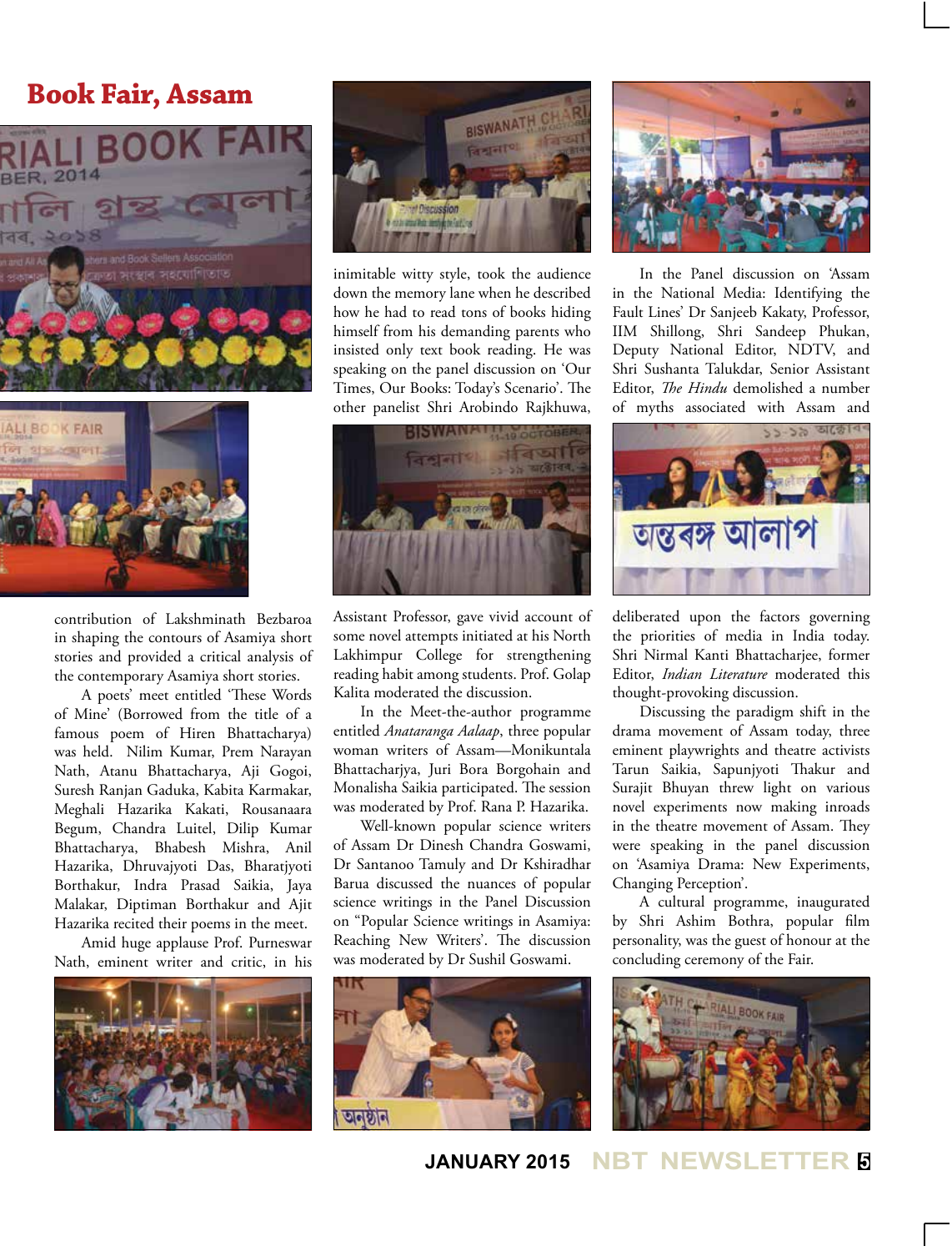## **Kolkata Festival of Children's Content**

As part of National Book Week celebrations, National Book Trust, India in association with Sri Aurobindo Institute of Culture, Kolkata organized the third edition of the Kolkata Festival of Children's Content (KFCC) at the Sri Aurobindo Institute of Culture from 16 to 19 November 2014.

Dr Ramesh Bijlani, wellknown children's writer, inaugurated the Festival. Emphasizing on the individual creative pursuits of a child, Dr Bijlani said that reading books is the most useful activity for establishing the childparent bond.



Dr P Y Rajendra Kumar, Director General, National Library, was the chief guest on the occasion. He exhorted children to keep their homes and schools clean and said, "Cleanliness is next to godliness". The function was presided over by Prof. Sourindranath Bhattacharya, eminent author and Sahitya Akademi award winner. Shri Ranjan Mitter, Secretary, Sri



Aurobindo Institute of Culture and Shri Manas Ranjan Mahapatra, Editor, NCCL-NBT also spoke on the occasion.

Many programmes and activities were organised during the Festival. A a workshop on Graphic and Cartoon Design was organized. The workshop was conducted by Shri Anup Roy, illustrator and Shri Debabrata Sarkar, Deputy Director (Art), NBT. Later, a Sit and Draw competition was also held. More than 300 children from different schools of Kolkata participated in these programmes.

A workshop on Creative Writing and Illustration was also held in which children learnt the basics of creative writing and illustration. The workshop was coordinated by Shri Manas Ranjan Mahapatra, Editor, NCCL-NBT and Shri Debabrata Sarkar. More than 200 school children from various schools of Kalkata participated in the workshop.

Dr Santanoo Tamuly, science communicator from Assam and Smt

#### **Justice Iyer Passes Away**

Sailabala Mahapatra, storyteller from Odisha, narrated and enacted stories to the children in a storytelling session. Over 100 children interacted with the storytellers.

The Annual KFCC Lecture on the topic 'Books and Reading Today' was also organized. Dr Santanoo Tamuly was the chief guest on the occasion. While speaking about the habit of

reading in children, he opined that in this age of e-learning, children should opt for book reading as it help nurture the relationship between a reader and



a book. The Lecture was followed by a prize distribution ceremony for the outstanding performers of the Sit & Draw competition and Graphic & Cartoon Design workshop.

The ceremony came to an end with Shri Ranjan Mitter, Secretary, Sri Aurobindo Institute of Culture conveying his deepest gratitude and thanks to NBT.

One of India's foremost legal luminaries and eminent public intellectual, Justice V.R. Krishna Iyer passed away at his residence in Kochi on 4 December 2014. He had just celebrated his 100 birthday.

Justice Iyer was the Minister of law, justice, home, irrigation, power, prisons, social welfare and inland navigation in the Kerala Government in 1957. He initiated free legal aid to the poor, jail reforms incorporating the rights of prisoners and set up more courts, and rescue homes for women and children. He became a judge of Kerala High Court in 1968 and was elevated as the judge of the Supreme Court in 1973.

Justice Iyer has uthored over 100 books, mostly on law and a few travelogues. Besides, he had been a regular columnist in all major newspapers. It may be mentioned that Justice Iyer's last public function was the

inauguration of NBT Book Promotion Centre at Kochi in October 2014. He has also authored a book *Indian Judiciary* published by NBT India. Written in a simple and lucid language for neo-literates, the book has been translated into many Indian languages.

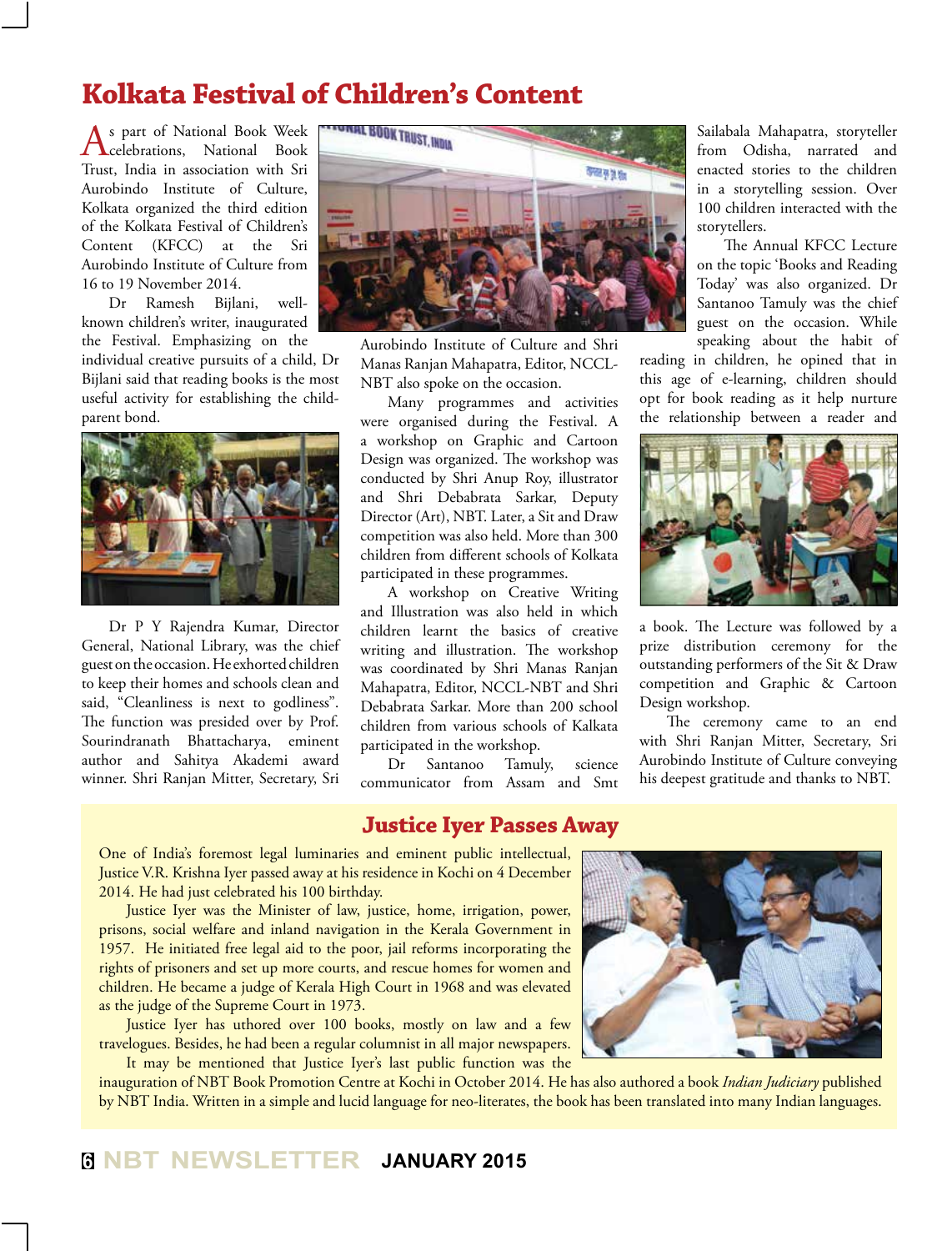### **PubliCon 2014**



Mr. Pavan K. Varma, Author, MP –<br>Rajya Sabha and Cultural Adviser to the Chief Minister of Bihar, urged the publishing industry to provide the choice of printed books and e-books to its readers. "A mechanism should be formulated where printed books and e-books could co-exist to serve readers across all genres," he said at the 'PubliCon 2014: Publishing Across Platforms' conference organized by FICCI on 3 December 2014.

Mr. Varma said that the digital format of books is becoming popular amongst youngsters but still people who belonged to the era of printed books prefer printed book. However, he said that one should adopt or reject a change only based on rationality. E-books are proving to be a rational change as they have trouble-free accessibility, easier storage and lesser cost as compared to the traditional form of books. With development in technology, more authors and readers are now switching to the digital format as it makes the product globally available.

Ms. Vandana Kumari Jena, Author and Secretary, Department of Land Resources, Government of India, said that digital publishing is a new facet and the future belongs to it. The profile of both authors and readers has changed drastically over the years, and the young generation has a taken to digital publishing quite positively. However, in India it will take time to replace the printed books completely with digital books on Kindle, I-pad and Nook as the country still has a fair majority who love the look and feel of a printed book.

She said that digital publishing has even opened doors for self-publishers who were looked down upon earlier. However, the emerging e-books also have some challenges such as fear of plagiarism and piracy, which may deter authors to use the medium.

Ms. Urvashi Butalia, Chairperson, FICCI Publishing Committee and Director, Zubaan, said that today publishing is not limited to printed books, its scope has grown by leaps and bound. She said that digital publishing has also brought new models of book distribution and new platforms to read and interact with the book. Digital publishing has enabled the creative industries, publishing services, technological innovations and the internet revolution, to become an integral part of the publishing process. Further, existence of numerous publishing apps clearly indicates that publishing is increasingly moving towards a mobile platform.

Speaking on the role of publishers, Mr. Rohit Kumar, Co-chair, FICCI Publishing Committee and Adviser, Reed Elsevier India Pvt. Ltd., said that a publisher is responsible to take the thoughts of authors to the world and evolving technology and digitization has emerged as a potent tool in this regard. In the fast changing world of book publishing, the onus is on a publisher now to adopt and adapt to the demands of both the authors and readers.

Later in his plenary keynote address, Mr. Rajiv Chilaka, Founder & CEO, Green Gold Animation Pvt. Ltd. (Creator of Chhota Bheem), said that in the publishing industry content rules and one must embrace the technological changes to sustain and survive in the long run. He added that publishers need to keep pace with today's consumer and plan for tomorrow. He said that digital publishing has emerged as one of the best options for small publishers who want to enter the market as it involves lower start-up cost.

Session I looked at the Adaptive Content: the apps, books and visual media. The panellists included Mr Alok Srivastava, Managing Director, Cengage Learning India Pvt. Ltd., Mr Niyam Bhushan, independent professional, Shri Sunny Nath, Director, Aptara. Session II discussed 'Protecting IP in the Digital Age' in which Ms V.K. Karthika, CEO, HarperCollins, Shri Ameet Datta,

Saikrishna & Associates and Ms Ritika Moha, Associate Advocate, S.S. Rana & Co were the panellists.

The Session on 'Online Media and Book Distribution' discussed about online media marketing. With Shri Kailash Balani, MD, Balani Infotech Pvt. Ltd in the Chair, the panellists included Shri R. Vivek, Flipkart India, Ms Taru Agarwal, Business Wire India, Ms Lipika Bhushan, Market My Books and Shri Rajeev Chaudhry, Assistant Director, NBT India.



#### **NBT Author Awarded**

Prof. Mohan Sundara Rajan, popular science c o m m u n i c a t o r and NBT author, was awarded the Indian Nuclear Society Science



Communication Award (2013). The award recognizes his outstanding contributions to popularisation of science and technology, including nuclear programmes in the print and electronic media, since the 1970s.

Professor P. Rama Rao, Chairman, Board of Research in Nuclear Sciences, presented the award to Prof. Mohan Sundara Rajan at the 25th Annual Conference of the Indian Nuclear Society in Hyderabad on 15 December 2014.

Prof. Mohan Sundara Rajan has authored a number of books on popular science for the NBT, including *The Internet: A Revolution in Progress, Nano: The Next Technology, Space Today, Wireless: The Latest Telecom Story and Telescopes in India*.